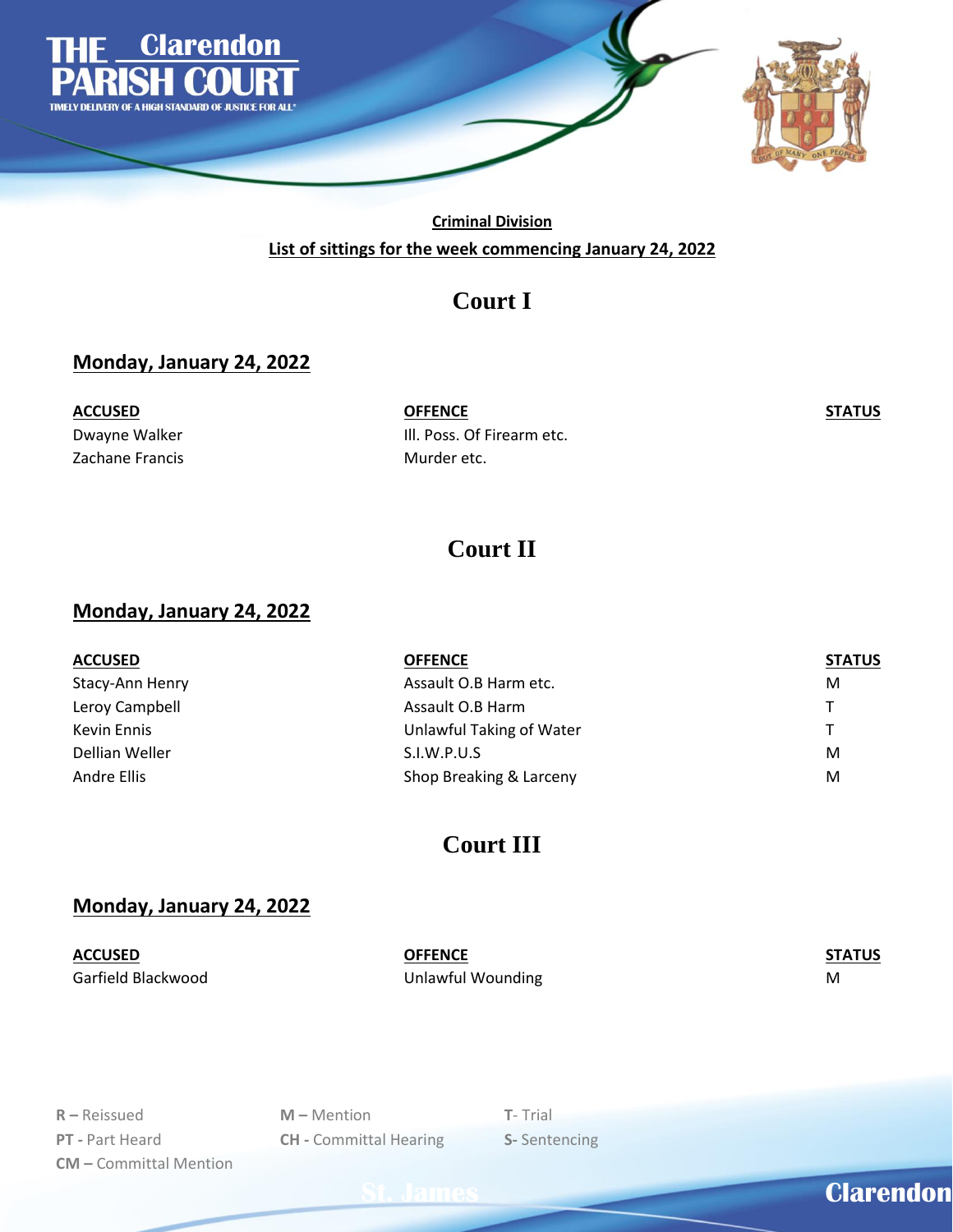



## **Court I**

### **Tuesday, January 25, 2022**

| <b>ACCUSED</b>                    | <b>OFFENCE</b>                     | <b>STATUS</b> |
|-----------------------------------|------------------------------------|---------------|
| <b>Clinton Wilson</b>             | Common Assault                     |               |
| Devon Martin                      | Causing Death by Dangerous Driving | M             |
| <b>Osbert Harvey</b>              | <b>Receiving Stolen Property</b>   |               |
| Jermaine Powell                   | Assault O.B Harm etc.              |               |
| Alexander Whyte                   | Mal. Dest. Of Property etc.        |               |
| Kadian Mills & Annmarie Mills     | Mal. Dest. Of Property             | M             |
| Nasseve Taylor                    | Unlawful Wounding etc.             | M             |
| <b>Traves Hardy &amp; Samuels</b> | Murder etc.                        | Η             |
| Nickalos Richards                 | Poss. Identity Info.               | M             |
| Lincoln Smith                     | Mal. Dest. Of Property             | M             |
| Odean Grey                        | Br. Of Curfew                      |               |
| Alman Brown                       | Br. Of Curfew                      |               |
|                                   |                                    |               |

# **Court III**

### **Tuesday, January 25, 2022**

| <b>ACCUSED</b>                      | <b>OFFENCE</b>                    | <b>STATUS</b> |
|-------------------------------------|-----------------------------------|---------------|
| Shermaine Wisdom                    | Assault at Common Law etc.        | т             |
| Keith Montique                      | Poss. Of Ganja etc.               | M             |
| Henry Marshall, Courtney Bloomfield | Br. Disaster Risk Management etc. | т             |
| Michelle Henry, Marlon Henry        | Unlawful Wounding etc.            | M             |
| Ann Edwards                         | Assault O.B Harm                  | M             |
| Sheldon Campbell                    | Unlawful Wounding                 | S.            |

**R –** Reissued **M –** Mention **T**- Trial **PT -** Part Heard **CH -** Committal Hearing **S-** Sentencing **CM –** Committal Mention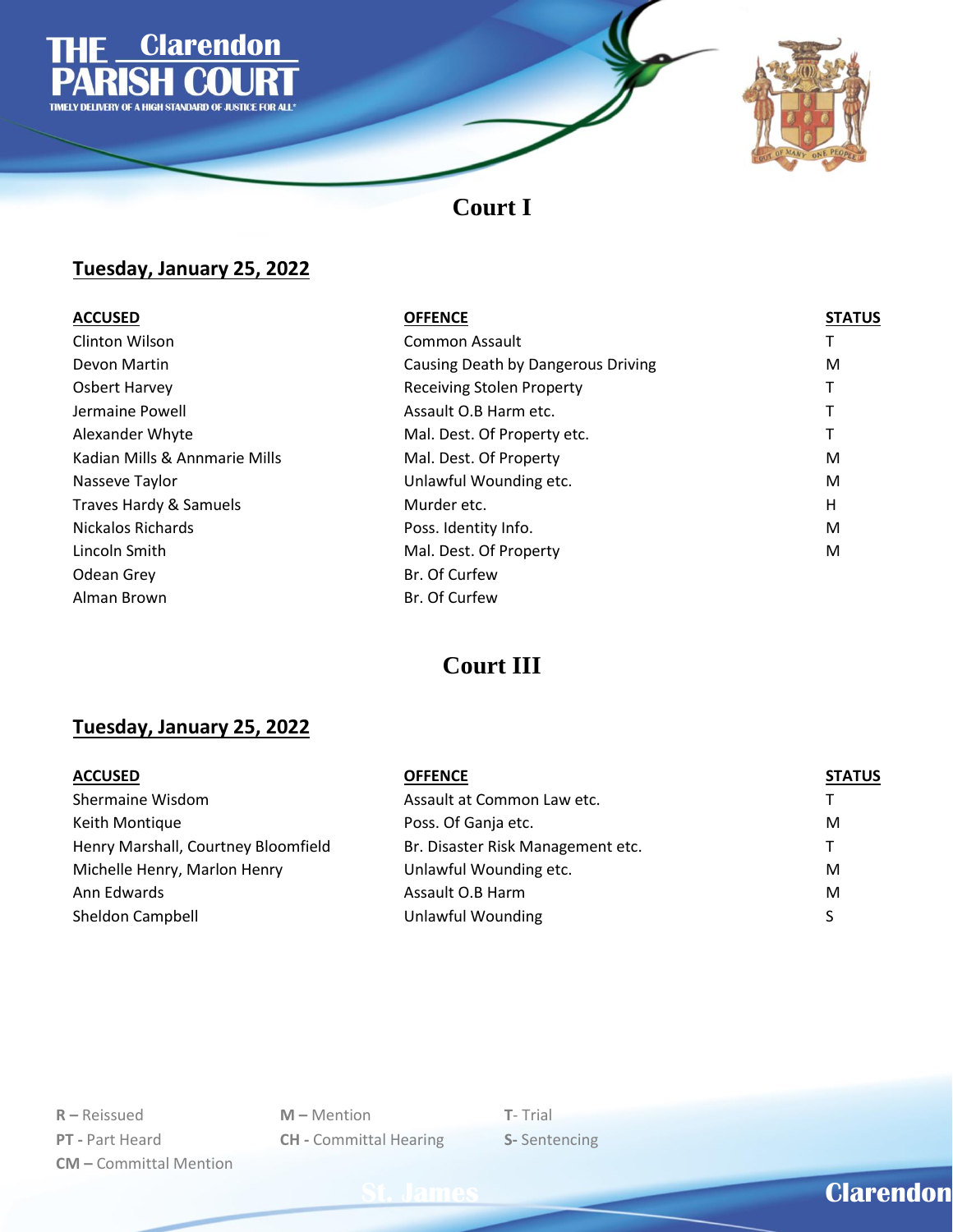

## **Court I**

### **Wednesday, January 26, 2022**

| <b>ACCUSED</b>                   | <b>OFFENCE</b>    | <b>STATUS</b> |
|----------------------------------|-------------------|---------------|
| Andrea Lewis                     | Unlawful Wounding |               |
| Omar Rhoden                      | Abduction         | M             |
| Chadrick Henry                   | Assault O.B Harm  |               |
| Alexus Francis & Saskagaye Daley | Br. Of Curfew     |               |
| <b>Gregory Brown</b>             | Assault           |               |

## **Court II Chapelton**

### **Wednesday, January 26, 2022**

| <b>ACCUSED</b>  | <b>OFFENCE</b>                     | <b>STATUS</b> |
|-----------------|------------------------------------|---------------|
| Daniel Lawrence | <b>Fraudulent Conversion</b>       |               |
| Davian Johnson  | Fail to wear mask                  |               |
| Cortez Williams | Fail to obtain etc.                |               |
| Errol Ricketts  | Causing Death by Dangerous Driving | н             |

## **Court I**

### **Thursday, January 27, 2022**

| <b>ACCUSED</b>                         |                               | <b>OFFENCE</b>                | <b>STATUS</b> |
|----------------------------------------|-------------------------------|-------------------------------|---------------|
| Meguil Thomas                          |                               | Assault O.B Harm etc.         |               |
| Aldino Edwards                         |                               | Assault O.B Harm etc.         | M             |
| Clovis Bennett, Norris Edgar, Chevanne |                               |                               |               |
| <b>Bennett</b>                         |                               | Mal. Dest. Of Property        | M             |
| <b>Philroy Pryce</b>                   |                               | Unlawful Wounding             | M             |
| Donovan Robinson                       |                               | Robbery with Aggravation etc. | M             |
| Donovan Robinson, Orlando Knight &     |                               |                               |               |
| <b>Frederick Mattis</b>                |                               | III. Poss. Of Firearm         | M             |
| $R - Reissued$                         | $M -$ Mention                 | T-Trial                       |               |
| PT - Part Heard                        | <b>CH</b> - Committal Hearing | <b>S-Sentencing</b>           |               |
| <b>CM</b> - Committal Mention          |                               |                               |               |

# **St. James Clarendon**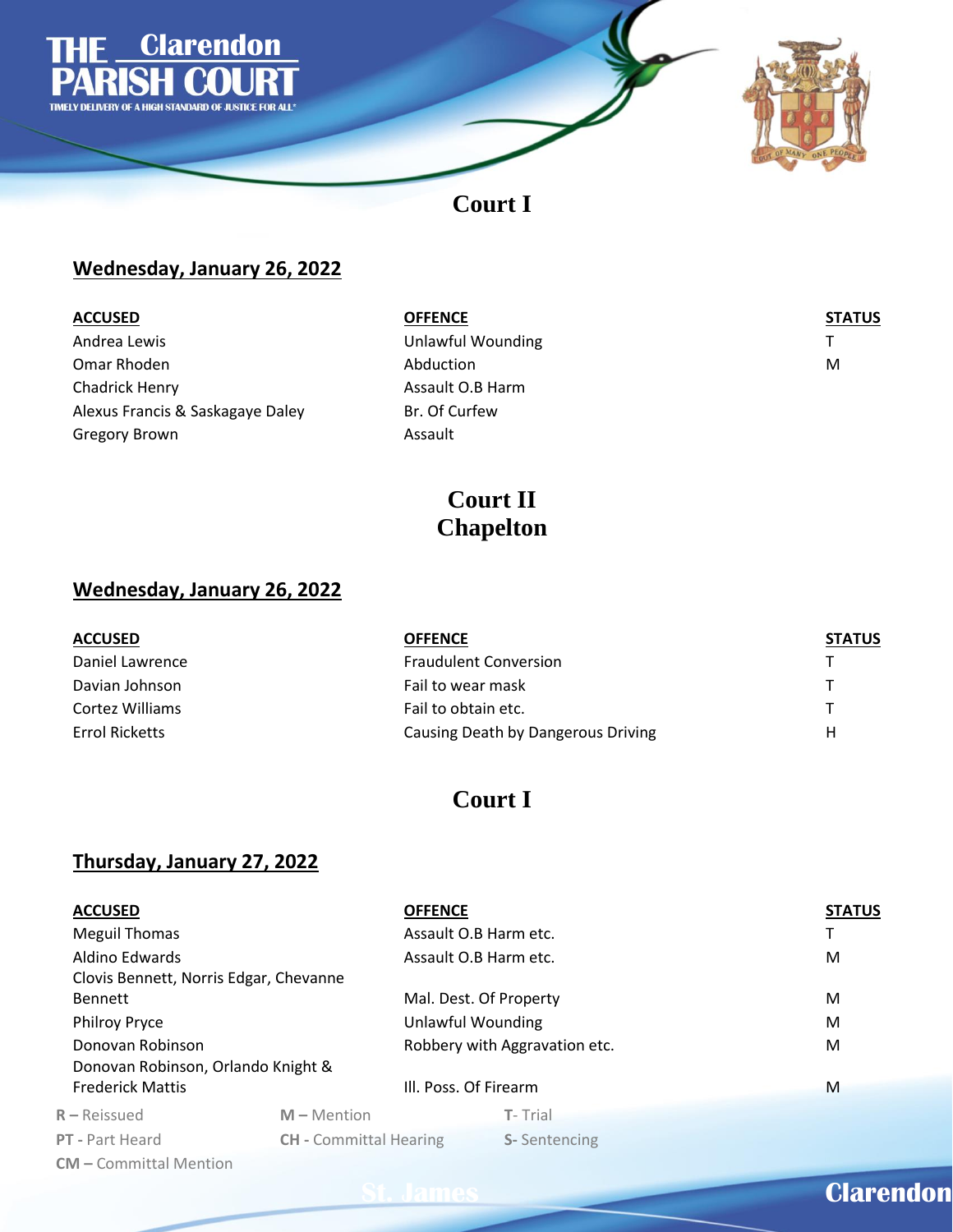



Carlene Box **A.O.B.H** Rayon Levy **A.O.B.H** 

Clifton Brown Unlawful Wounding Clive Simpson Unlawful Wounding Lasonya Blackwood **No. food Handlers Permit** 

### **Court II**

#### **Thursday, January 27, 2022**

| <b>ACCUSED</b>           | <b>OFFENCE</b>                 | <b>STATUS</b> |
|--------------------------|--------------------------------|---------------|
| Tevin Pryce & Greg Swaby | Assault O.B Harm               |               |
| <b>Charles Davis</b>     | Unlawful Wounding              | M             |
| <b>Tyrone Armstrong</b>  | Assault O.B Harm               | M             |
| Sashika Paul             | Larceny as a Servant etc.      | M             |
| Phillip Anderson         | <b>Indecent Assault</b>        | т             |
| Dwayne Campbell          | Rape etc                       | M             |
| Warrel Allen             | Knowingly Poss. Identity Info. | M             |
| Courtney Thomas          | Wounding with Intent etc.      | M             |
| Roderick Nelson          | Unlawful Wounding              | <b>PH</b>     |
| Jevaughn Calder          | Robbery with Aggravation       | M             |

### **Court III**

#### **Thursday, January 27, 2022**

| ACCUSED         | <b>OFFENCE</b>   | <b>STATUS</b> |
|-----------------|------------------|---------------|
| William Scott   | Assault O.B Harm |               |
| Selma Patterson | Assault O.B Harm | м             |

## **Court I Lionel Town**

#### **Friday, January 28, 2022**

**R –** Reissued **M –** Mention **T**- Trial **CM –** Committal Mention

**PT -** Part Heard **CH -** Committal Hearing **S-** Sentencing

# **St. James Clarendon Clarendon**